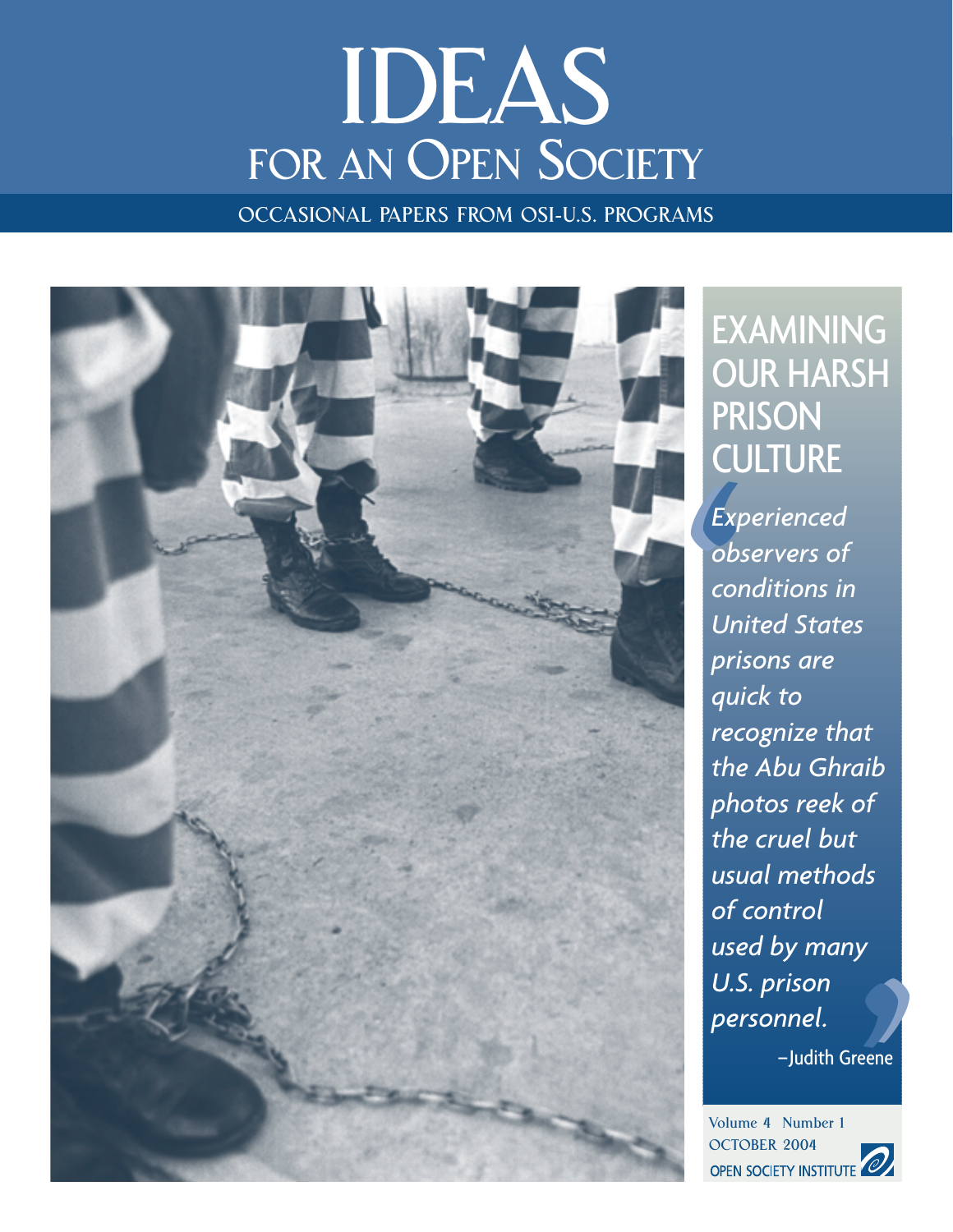# *From Abu Ghraib to America:* **Examining our harsh prison culture**

"The Christian in me says it's wrong, but the corrections officer in me says, 'I love to make a grown man piss himself.'"

Specialist Charles A. Graner in *The Washington Post* May 22, 2004

Since the infamous photos from Tier 1A in Abu Ghraib prison were first broadcast on CBS' 60 Minutes, much has been written about the role that military intelligence officers, the CIA, and various military personnel may have played in spurring the horrifying human rights violations that the images graphically display. Many commentators

BY JUDITH GREENE

have blamed the "bad apples," the

seven soldiers from the 372nd Military Police Company, who have been charged in connection with the brutal treatment of detainees at Abu Ghraib. But reports of similar abuse are all too familiar in the United States. The Abu Ghraib photos provide evidence that our dehumanizing prison culture and brutal penal practices have now been exported to Iraq and — evidence suggests — elsewhere around the world.

To a great extent, the rapid increase in incarceration over the past quarter century and a shift in the demographic makeup of the U.S. prison population have given rise to our country's harsh prison culture. Tough-on-crime policies and draconian sentencing laws have expanded the prison population at unaffordable and unmanageable rates. And the War on Drugs has not only increased the size of our prison population but also heavily skewed the population mix toward people of color.

At the same time, as crime policies hardened, attitudes about the treatment of people in prison coarsened. Prison policy moved away from the basic principles that correctional services must be effective, accountable, and humane. Spurred by the cynical use of get-tough rhetoric by public officials seeking political gain, a popular mentality developed that celebrates the notion

that prisoners deserve sadistic and brutal treatment as punishment. Against this backdrop, massive prison expansion has occurred, entailing the construction of bigger facilities, in remote locations, with few amenities or services. Diminished opportunities for education, vocational training, and substance abuse treatment mean more idle time, which leads to increased tension and violence among prisoners.

Such prisons present difficult management challenges. Unfortunately, the response has been to increase reliance on high-tech surveillance systems, immobilizing restraints, and weaponry including chemical agents and pepper spray, stun devices, and (in a few prison systems) armed guards with orders to shoot if disturbances arise. Total isolation of those deemed dangerous has become so widespread that entire prisons have been constructed for this purpose. These supermax facilities provide the ultimate means for warehousing people — many are held for months or years in solitary confinement cells,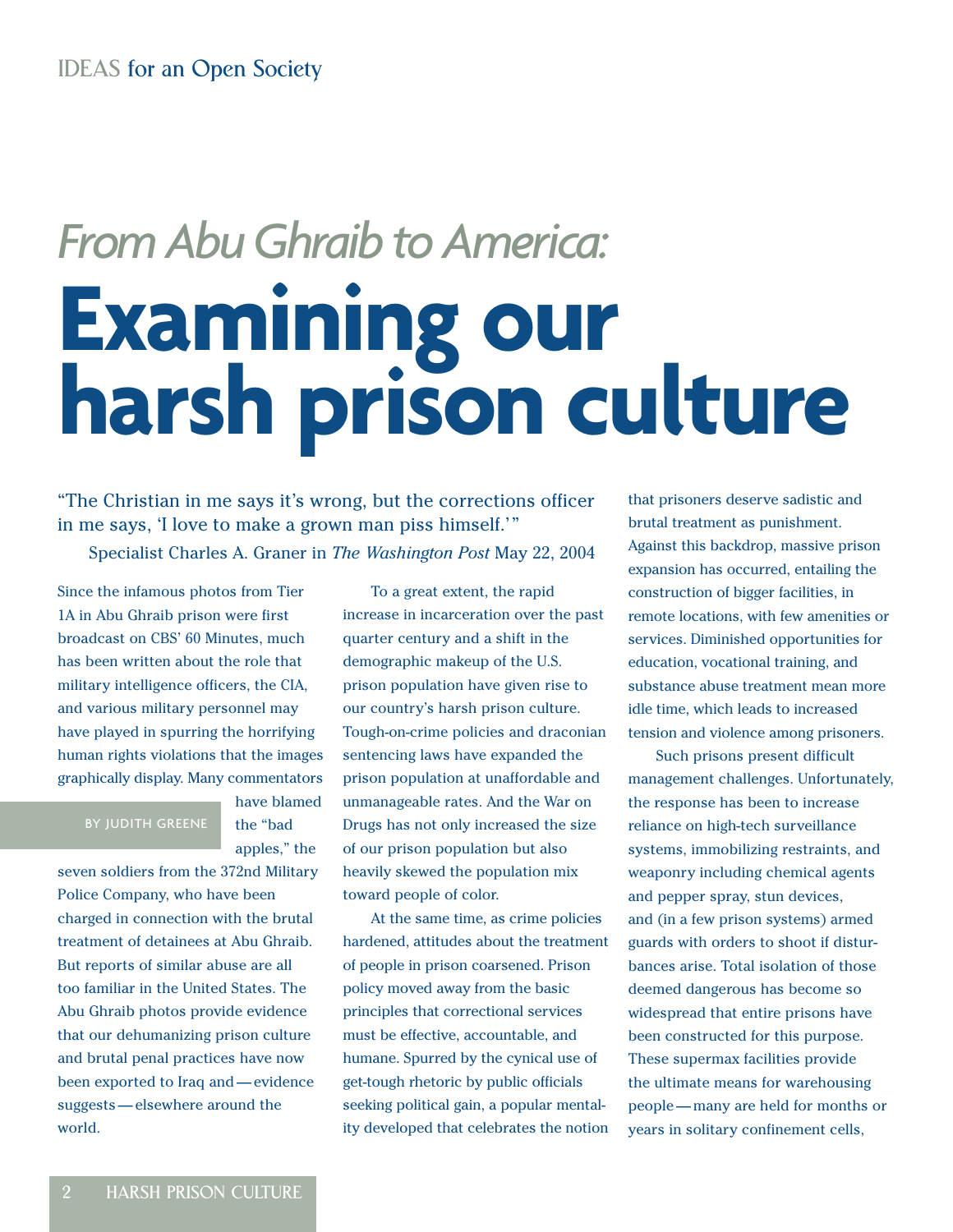#### IDEAS for an Open Society



Arizona Sheriff Joe Arpaio is known for his retributive regime. Fifteen hundred men, women, and children live in tent city, a compound of army tents under the blistering desert sun. They are forced to labor on chain gangs, cleaning up poor neighborhoods and burying dead homeless and indigent people. (All photos by Scott Houston)

often denied even reading material to pass the time. Such psychosis-inducing regimes generate the very behaviors that they are designed to curb.

Of the more than 2 million people confined in our prisons and jails, many are well acquainted with humiliating strip searches, inadequate and sometimes rotten food, and the denial of medical care, medications, and mental health treatment. Videotapes have documented the excessive force used by guards in Arkansas, California, Connecticut, Pennsylvania, and Texas. And lawsuits have exposed the sexual abuse of incarcerated women by guards in Connecticut, Georgia, Michigan, and New Jersey.

In Virginia's Wallens Ridge supermax facility, prisoners have been immobilized in five-point restraints for as long as 48 hours. After a man died following repeated shocks from an

Ultron II stun device, the American Civil Liberties Union filed a class-action lawsuit charging that the use of excessive force was endemic in the prison.

A privately operated prison for youths in Jena, Louisiana was closed in 2000 after experts sent by the U.S. Department of Justice to inspect the facility reported that the environment was neither safe nor humane, and that operations were chaotic and dangerous. Medical, mental health, and dental services were inadequate to meet the needs of the 276 young men confined there; education and substance abuse programs were deficient; clothing and linens were insufficient; and the staff used both chemical agents and physical restraints improperly and subjected the prisoners to physical, sexual, and verbal abuse.

After years of pressure by youth advocates, a second prison — this one

operated by the Louisiana Department of Public Safety and Corrections — was shuttered on June 1, 2004. In her searing expose, "The Death of Tallulah Prison," Soros Justice Fellow Xochitl Bervera charged that conditions at the prison in Tallulah were hardly better than in Jena, and that conditions are "startlingly violent and demeaning" throughout the entire youth prison system in Louisiana: "Children routinely face humiliation and other forms of emotional abuse as well as severe physical abuse at the hands of guards … Only nine months ago, 17-year-old Emmanuelle Narcisse was killed by a guard in another of Louisiana's facilities by a single blow to the head that was witnessed by dozens of other children."

Why are our prisons such miserable places? Notwithstanding the huge expenditure of state and federal dollars on the construction of high-tech facilities, America's jails and prisons remain mostly squalid, brutal institutions. And all the more so, since squalor and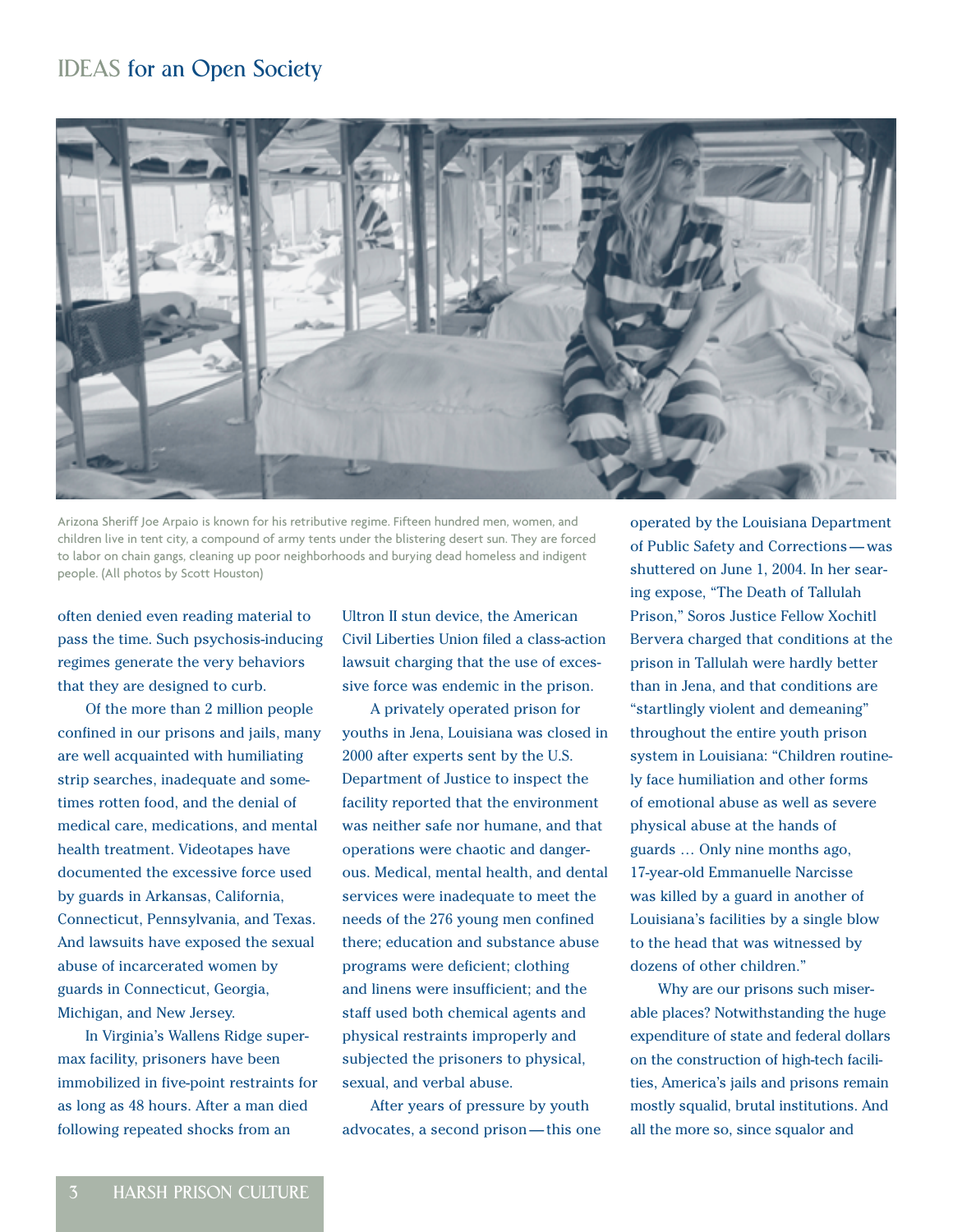#### IDEAS for an Open Society

harsh treatment are the intended result of the get-tough, no-frills penal values expressed by some of our country's most powerful policymakers.

Arizona Sheriff Joe Arpaio is revered and emulated for his toughtalking, retributive regime: holding people in tents in blistering desert heat and forcing them to wear pink underpants, eat green baloney sandwiches, and labor on "equal opportunity" chain gangs for men, women, and children. Where degradation and humiliation are a matter of policy, racial tensions go unchecked, and guards hold near-absolute authority, abuse and brutality inevitably follow.

While some have speculated that the reports of harsh treatment from prisons and detention camps in Iraq indicate the existence of policy at a high

The Abu Ghraib prison was restored to operation by Lane McCotter, a U.S. prison consultant handpicked by the U.S. Department of Justice for the job. In 1997, McCotter had resigned as the director of the Utah Department of Corrections amid controversy following the death of a mentally ill man who had been strapped in a restraint chair for 16 hours. McCotter was under fire already for his handling of problems with medical and mental healthcare when it came to light that the psychiatrist who authorized the restraint was on probation by state licensing authorities for a variety of fraudulent and questionable practices.

Tier 1A, where Iraqis were held for interrogation by army intelligence personnel, was largely staffed with inexperienced and untrained soldiers

*America's jails and prisons remain mostly squalid, brutal institutions. And all the more so, since squalor and harsh treatment are the intended result of the get-tough, no-frills penal values expressed by some of our country's most powerful policymakers.*

level of government, experienced observers of conditions in U.S. prisons are quick to recognize that the Abu Ghraib photos reek of the cruel but usual methods of control used by many U.S. prison personnel. Our vengeful penal philosophy and harsh prison culture has led to a dreadful level of brutality and human rights abuses in our own prisons, and now this maliciously punitive mentality has been exported to Iraq by U.S. prison personnel.

who said they turned for leadership to Staff Sergeant Ivan H. Frederick and Specialist Charles A. Graner. Under leadership from men who honed their skills as prison guards in the U.S., the raw recruits assigned to guard Tier 1A took degradation and humiliation to new heights. In the photos that they made, they appear delighted with their handiwork.

Back in U.S. prisons, routine abuse and widespread violations of human

rights remain largely below the public radar, and the Prison Litigation Reform Act (PLRA), enacted by Congress in 1996, has greatly restricted access for prisoners to legal redress of substandard conditions of confinement and mistreatment by guards. If the shocking exposure of prison abuses in Iraq draws attention to the need to change conditions in our prisons, a roll-back of PLRA restrictions would be a good place to start.

An effort to improve conditions in U.S. prisons would require better training of prison guards, stronger enforcement of standards by prison managers, and free and frequent access to all prisons for independent human rights monitors and the media. But because approval, even celebration, of Arpaio-style punishment is now so prevalent in our popular culture, a serious effort would require more than better prison management and public oversight. Prison reform would require a fundamental shift in attitudes and values: the firm rejection of humiliating and degrading practices intended to inflict suffering, and the realization that incarcerated people are human beings and as such are deserving of simple human dignity and respect. But what is needed most to diminish the misery that permeates the penal system is a thorough overhaul of the harsh sentencing laws and policies that have driven the prison system to this unmanageable scale.

Soros Justice Fellow Judith Greene is a criminal justice policy analyst whose essays on sentencing policies and correctional practices have appeared in numerous publications and policy journals in the United States and Europe.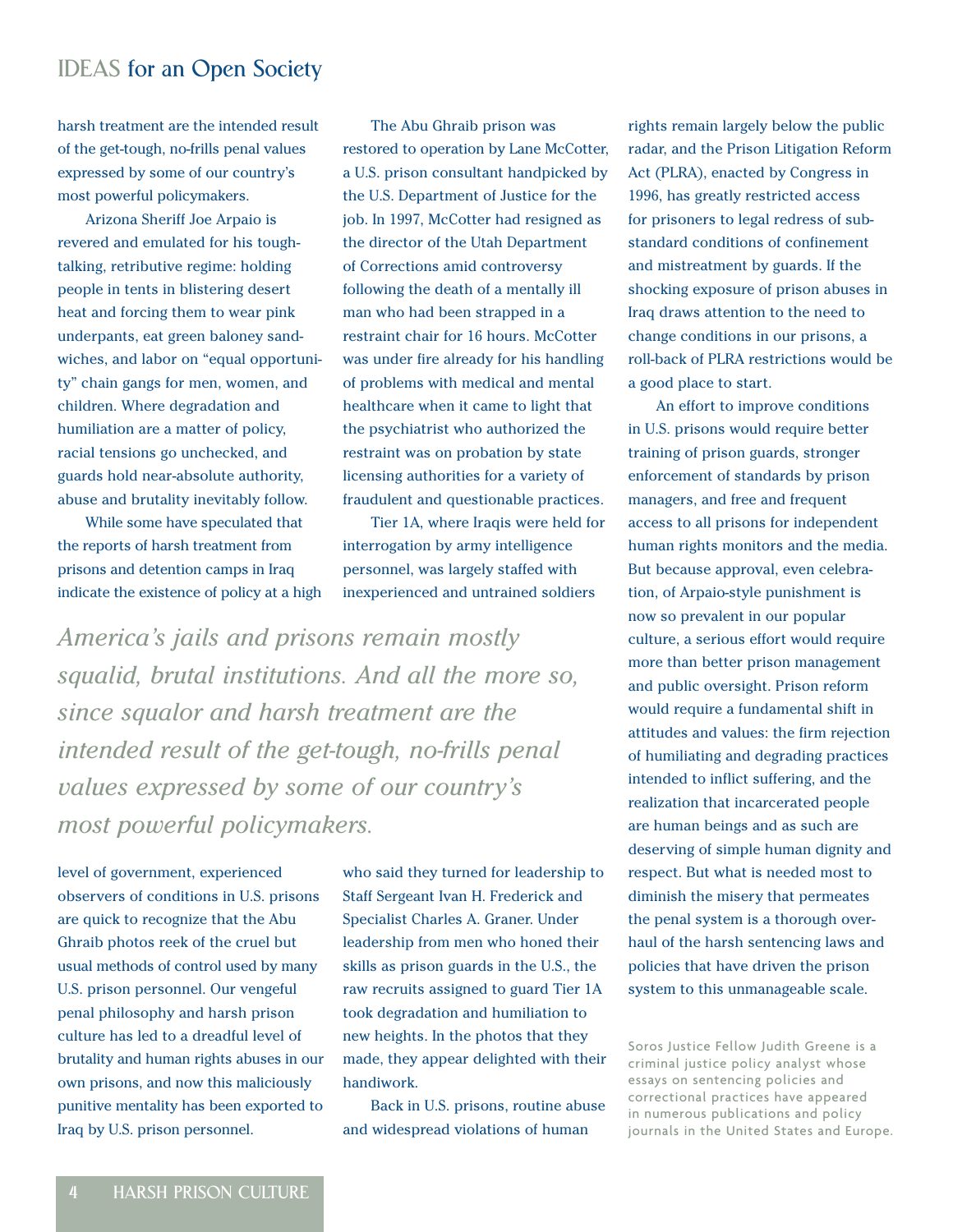#### IDEAS for an Open Society

## **OSI's U.S. Justice Fund**

n open society is one that protects<br>
fundamental human rights, guaran-<br>
tees impartial justice, and provides<br>
opportunities for people to become<br>
economically self-reliant and develop their fundamental human rights, guarantees impartial justice, and provides opportunities for people to become talents. Its leaders make public decisions through a democratic process that encourages full participation and demonstrates accountability.

Although the United States aspires to the ideal of an open society, discrimination, political ideology, and an over-reliance on market forces have denied fair treatment and equal protection and opportunity to many members of society. Disempowered because of their race, ethnicity, poverty, gender, sexual orientation, and immigration status, these individuals and communities often are disenfranchised by the very system that is supposed to protect their fundamental human rights and equal access to economic opportunity, political participation, and social services.

To build an open society that is fair and accountable to all of its members, the OSI U.S. Justice Fund focuses its grantmaking, educational, and advocacy activities on two objectives in the United States. In pursuing these two objectives, OSI places a premium on empowering those individuals whose rights, economic self-sufficiency, and political participation have systematically been undercut, so that they can provide leadership in their communities and serve as catalysts for just policies and practices.

#### **Securing Equal Justice**

OSI focuses on securing procedural and substantive justice for all individuals by developing criminal and civil justice systems that are accessible and impartial, protect fundamental human rights, prohibit arbitrary and discriminatory government action, and remove barriers that prevent individuals from participating fully in the economic, social, and political life of the community. We start from the premise that government is responsible for carrying out its work in a transparent manner and for respecting

the constitutional role of the courts as a check on legislative and executive abuse. The U.S. Justice Fund places priority on the needs of individuals who are low-income or who historically have been the targets of discriminatory practices. To buttress and expand protections offered through the legal system, OSI aims to increase the ability of individuals and communities to engage in the formulation and monitoring of public policies that affect the delivery of justice, including policies determining the allocation of public resources. Accordingly, the program helps individuals and communities to develop advocacy and organizing skills as well as legal tools to stimulate debate and to effect systemic and social change, especially relating to issues in which they have a direct stake.

#### **Rethinking Crime and Punishment: Seeking an End to Over-Reliance on Incarceration**

Incarceration plays an extraordinary role in creating and maintaining a permanent underclass in the United States, defined largely by race and income. Individuals, generations of families and whole communities have become disenfranchised, legally and politically, to the detriment of society at large. To restore the promise of democracy, OSI seeks to document the causes of over-incarceration in the United States, including discriminatory practices, and the destructive impact of current incarceration policies. The U.S. Justice Fund supports the efforts of diverse groups, especially those directly affected by current policies and practices, to propose and mobilize support for alternatives to incarceration and to irrational sentencing and parole policies. To break the cycle of incarceration, halt the further destabilization of marginalized families and communities, and improve public safety, the program also encourages the reallocation of public monies to support the successful reintegration of people returning from prison and the economic and social development of communities deeply affected by incarceration patterns.

#### **Open Society Institute**

#### **OSI BOARD OF TRUSTEES**

George Soros *Chairman*

Aryeh Neier *President*

Leon Botstein Geoffrey Canada Joan B. Dunlop Lani Guinier David J. Rothman Thomas M. Scanlon, Jr. John G. Simon Herbert Sturz

#### **U.S. PROGRAMS STAFF**

Gara LaMarche *OSI Vice President and Director of U.S. Programs*

Nancy Youman *Associate Director*

Jo-Ann Mort *Director of Communications*

Mark Schmitt *Director of Policy and Research*

Ellen Chesler *Senior Fellow*

#### **PROGRAM DIRECTORS**

Jacqueline Baillargeon *The Gideon Project U.S. Justice Fund*

Kathleen Foley, M.D. *Project on Death in America*

Erlin Ibreck *Youth Initiatives*

John Kowal *Constitutional and Legal Policy U.S. Justice Fund*

Raquiba LaBrie *Prison Expansion and Sentencing Reform U.S. Justice Fund*

Diana Morris *OSI-Baltimore*

Susan Tucker *The After Prison Initiative U.S. Justice Fund*

400 West 59th Street New York, NY 10019 Phone: (212) 548-0600 Fax: (212) 548-4622 www.soros.org